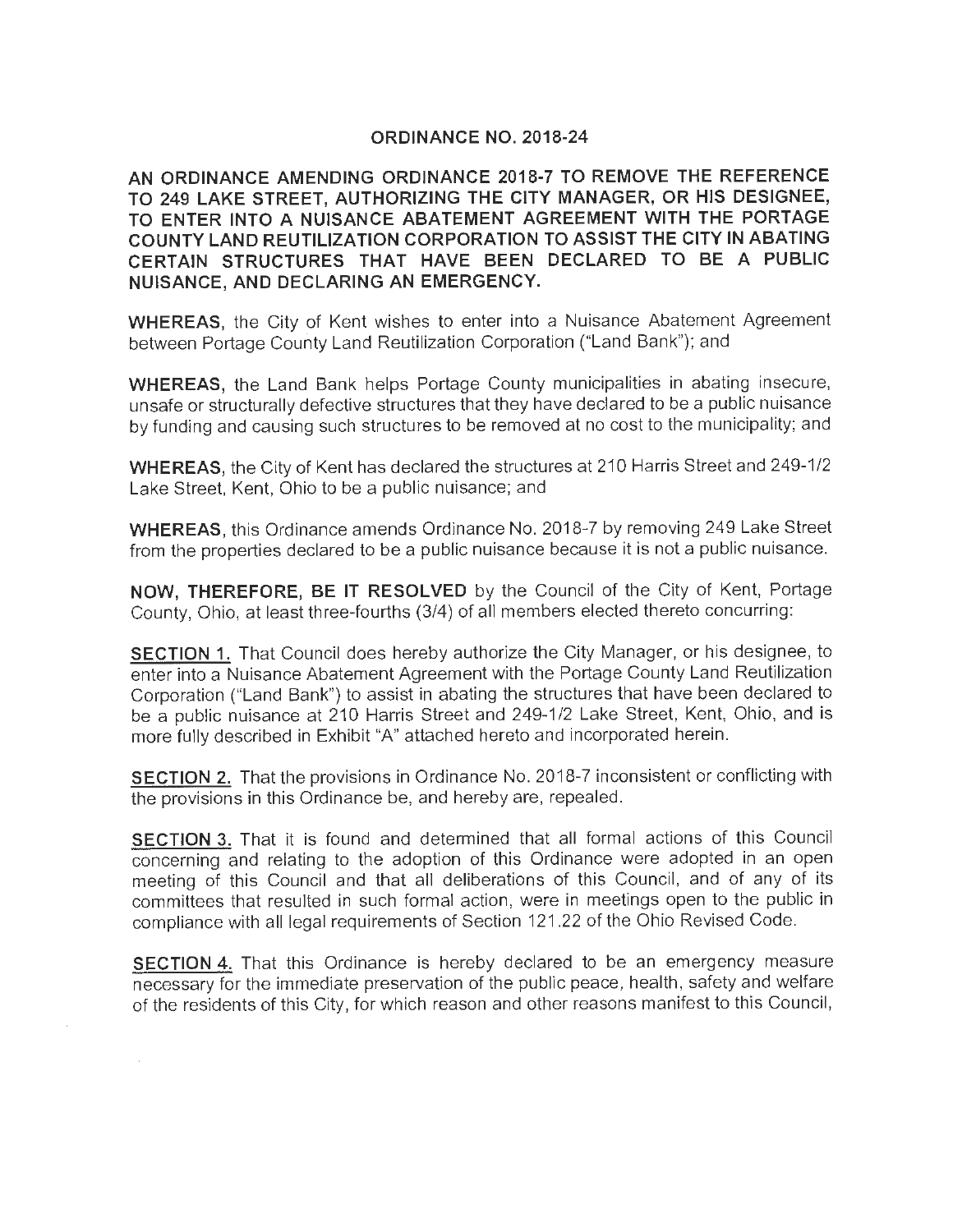this Ordinance is hereby declared to be an emergency measure and shall take effect and be in force immediately after passage.

 $PASSED: \frac{f_{2}}{Date}$ **EFFECTIVE** Date  $\emptyset$  . PASSED: TUBLICALLY 7, 2018<br>
Date Jerry T<br>
EFFECTIVE: Tublically 7, 2018<br>
ATTEST: MULAUMIN

Clerk of Council

Jerry T. Fiala Mayor and President of Council

I, TARA GRIMM, CLERK OF COUNCIL FOR THE CITY OF KENT, COUNTY OF PORTAGE, AND STATE OF OHIO, AND IN WHOSE CUSTODY THE ORIGINAL FILES AND RECORDS OF SAID COUNCIL ARE REQUIRED TO BE KEPT BY THE LAWS OF THE STATE OF OHIO, HEREBY CERTIFY THAT THE FOREGOING IS A TRUE AND EXACT COPY OF ORDINANCE No.  $\_$ , ADOPTED BY THE COUNCIL OF THE CITY OF KENT ON  $\_\_\_\_\_\_\_\_\_\_\_\_\_$ 

(SEAL)

TARA GRIMM, CMC CLERK OF COUNCIL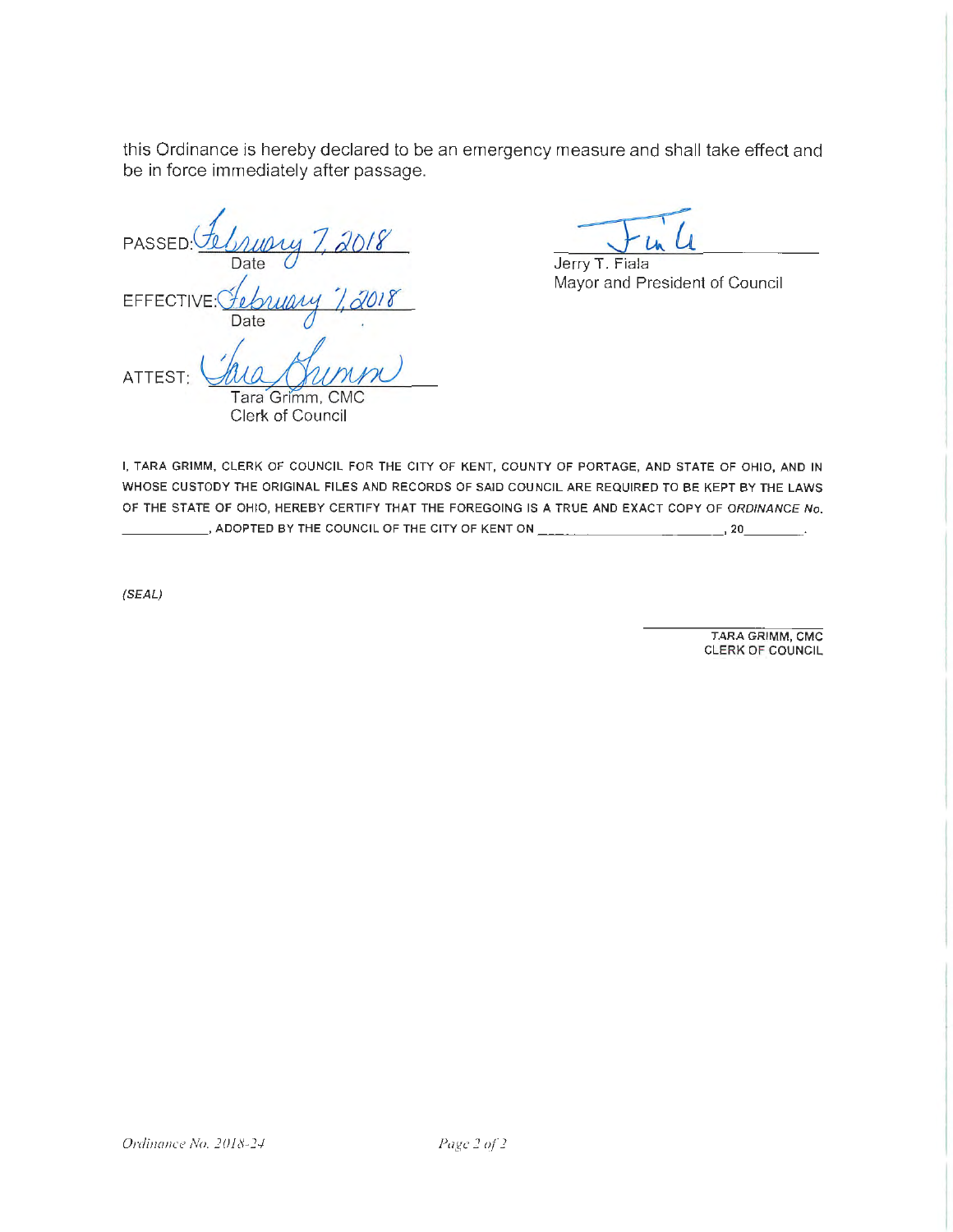# Nuisance Abatement Agreement

This Agreement is entered into this-------~ 20\_\_, by the Portage County Land Reutilization Corporation, an Ohio nonprofit corporation (the "Land Bank"), and the City of Kent, Portage County, Ohio ("Kent") (collectively, the "parties").

Whereas, the Land Bank has adopted a Demolition Assistance Program to assist, as applied here, Portage County municipalities in abating insecure, unsafe, or structurally defective structures that they have declared to be a public nuisance by funding and causing such structure(s) to be removed at no cost to the municipality (the "Program");

Whereas, Ohio R.C. 1724.02(1) allows the Land Bank to contract with Kent to provide such nuisance-abatement assistance and Ohio R.C. 715.261(E) allows Kent to contract with the Land Bank as set forth in this Agreement;

Whereas, Kent has declared the structure at,210 Harris Street, Kent, Portage County, Ohio, PPN 17-007-10-00-017-000, as more fully described in Exhibit A, to be a public nuisance and has obtained a settlement agreement from the property owner, Michelle L. Setlock, authorizing the demolition of the structure, a copy of the agreement is attached as EKhiblt B; and its legal advisor has opined that Kent, or its agent, has the authority to remove the structure, see opinion attached as **Exhibit C;** 

Whereas, in addition, Kent has declared the structure at 249 1/2 Lake Street, Kent, Portage County, Ohio, PPN 17·031-21-00-045·000, as more fully described in Exhibit D, to be a public nuisance and has obtained a settlement agreement from the property owner, Patrick M. DeGregio (and the neighboring property owner, Amy M. Waples, because the structure encroaches on her property), authorizing the demolition of the structure, a copy of the agreement is attached as Exhibit E; and its legal advisor has opined that Kent, or its agent, has the authority to remove the structure, see opinion attached as **Exhibit F;** 

Whereas, the structure at 210 Harris Street and the structure at 249 1/2 Lake Street are referred to as the "Nuisance Structures" in this Agreement;

Whereas, Kent has applied under the Program because the Nuisance Structures are eligible and subject to removal but It lacks the funds to remove them;

Whereas, by this Agreement, the parties desire to set forth the terms and conditions under which the Land Bank will act as agent for Kent in causing the removal of the Nuisance Structures, at no cost to Kent; and

NOW, THEREFORE, the parties, Intending to be legally bound by this Agreement, and for the purposes set forth, do declare and agree as follows:

(1) Agent. Per the terms and conditions of the Program and the additional terms and conditions set forth in this Agreement, Kent appoints the Land Bank as its agent to cause the removal of the Nuisance Structures at no cost to Kent, as follows:

1

I

I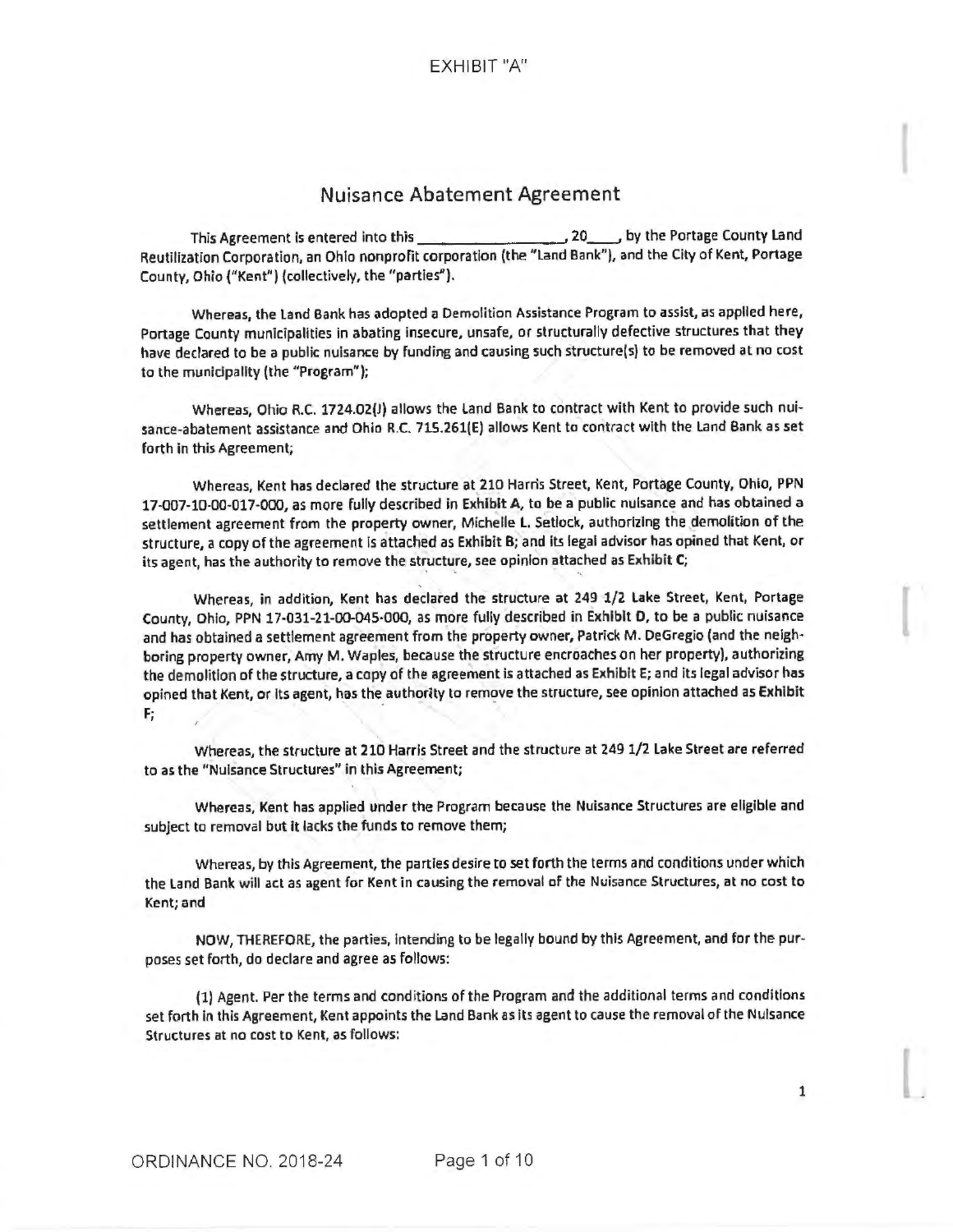# EXHIBIT "A"

- (a) The Land Bank will fund and cause the removal of the Nuisance Structures by an Independent contractor in accordance with all applicable federal, state, and local rules and regulations;
- (b) The Land Bank will cause the site to be reasonably graded and seeded and clean of all debris associated with the removal of the Nuisance Structures;
- (c) The Land Bank will account but not record all costs incurred in performing its services rendered under this Agreement. Notwithstanding Ohio R.C. 715.261, neither Kent nor the Land Bank will assess the removal costs against the properties at 210 Harris Street and 249 1/2 Lake Street per the settlement agreements (Exhibits B and E); and
- (d) The Land Bank will perform its services under this Agreement within a reasonable time, not to exceed 180 days from the date of this Agreement, unless the parties agree otherwise.

(2) Defend. Kent represents that it has complied with the law in declaring the Nuisance Structures to be a public nufsance and has obtained the settlement agreements authorizing the removal of the Nuisance Structures by Kent, or Its agent, and thereby agrees to defend and hold harmless the Land Bank, as its agent, and its officers and independent contractors, against all liabilities, claims, or demands for injuries or damages to any person or property arising out of or connected with any actions or Inactions of Kent in declaring the Nuisance Structures to be a public nuisance or entering into the settlement agreements. Kent understands and agrees that the Land Bank has relied on this representation and the opinion of its legal counsel in entering into this Agreement.

WHEREFORE, the parties have signed this Agreement in Portage County, Ohio on the date first about written.

land Bank: City of Kent:

Stacy Brown, Authorized Representative

 $Bv$  . By  $\overline{\phantom{a}}$ 

Approved as to form:

Chad Murdock, Attorney for Land Bank James Silver, Kent Law Director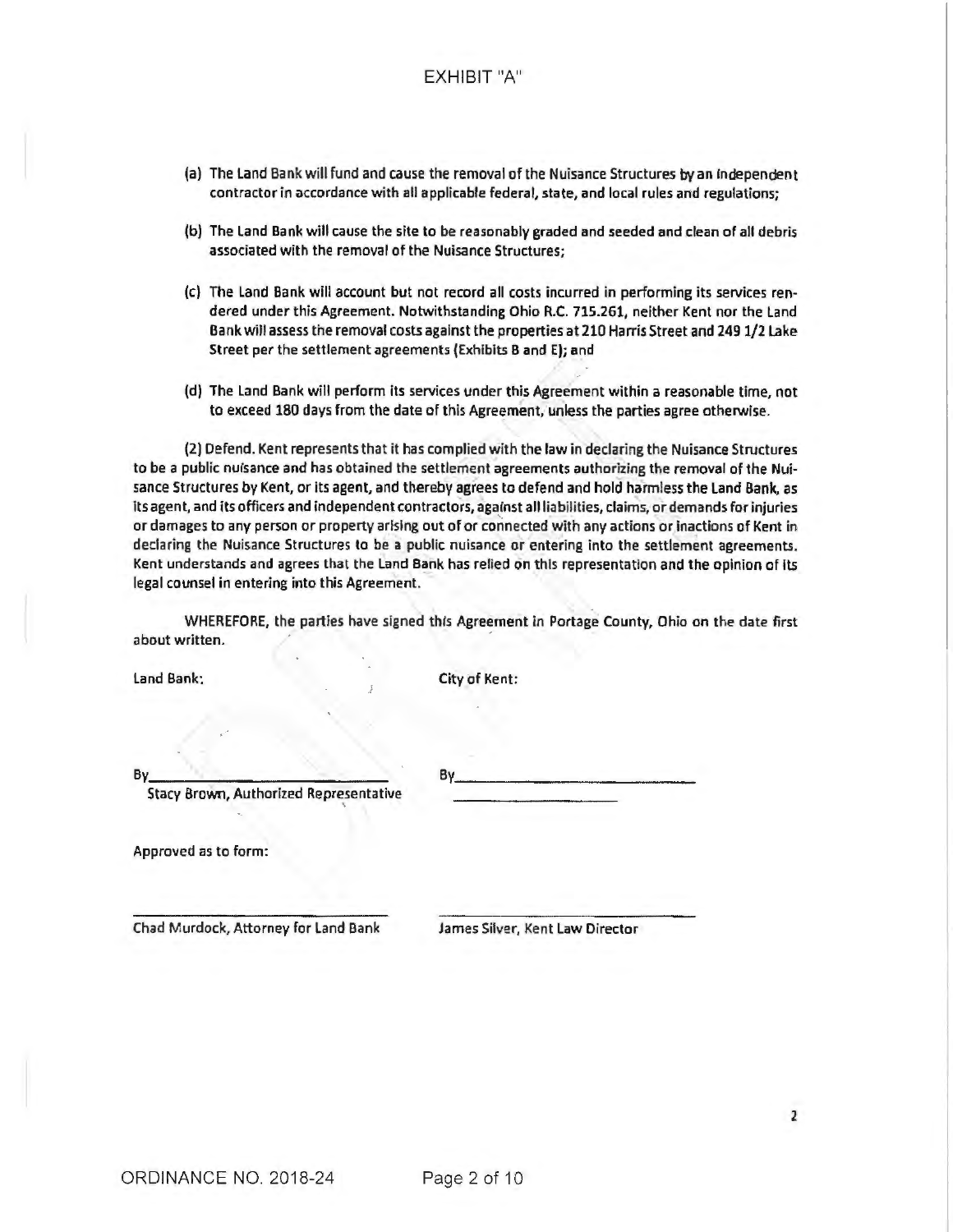# EXHIBIT "A"

### **Exhibit A**

Situated in the City of Kent, County of Portage and State of Ohio: and known as being 80 feet off the west end of lots 87 and 88 in Henry Ainsworth's Addition to the City of Kent, as the same is platted and recorded in 0eed Book 88, Page 43, Portage County Records of Plat.

Parcel ID: 17-007-10-00-017-000

Address: 210 Harris Street, Kent, OH 44240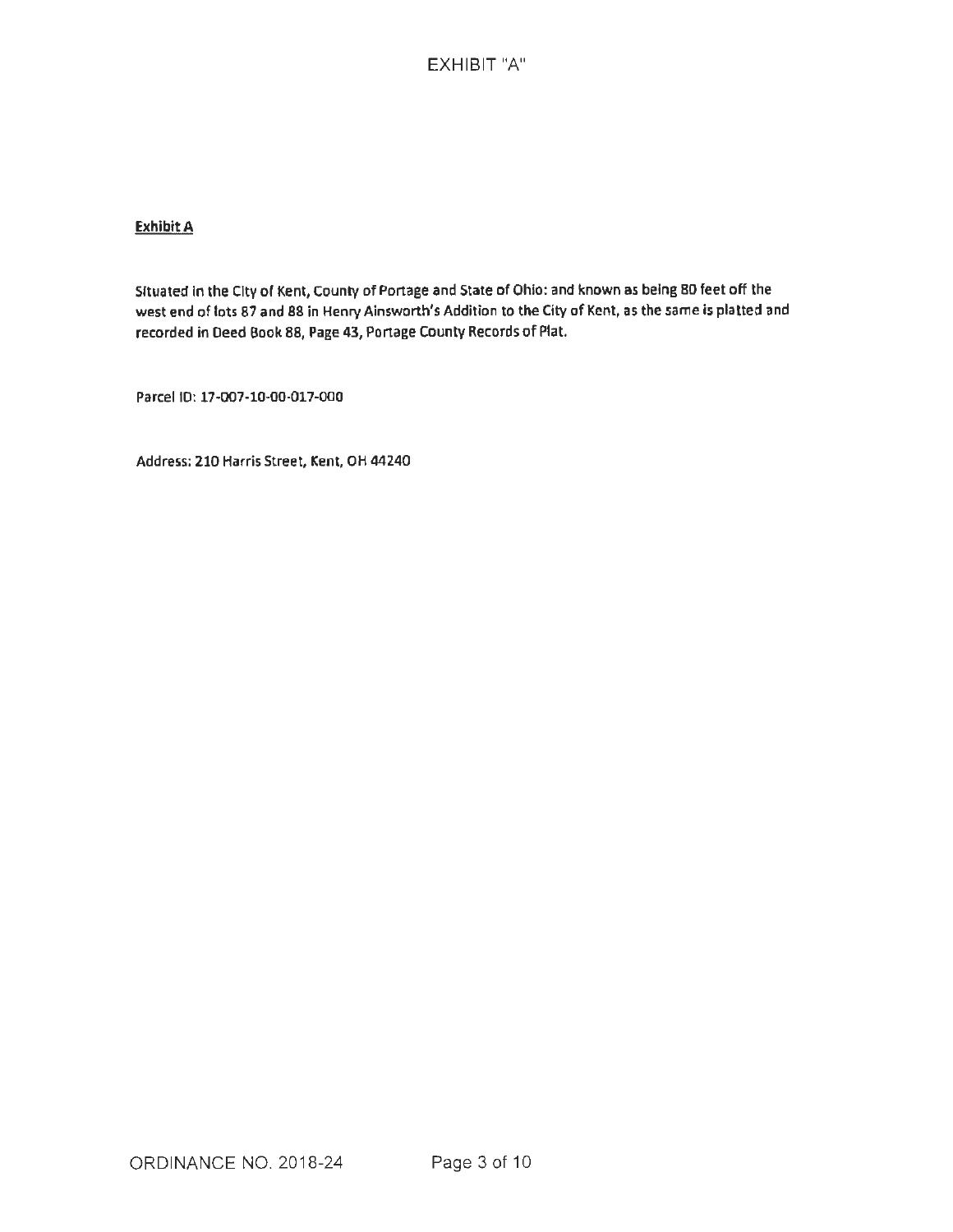### **Exhibit B**

### **SETTLEMENT AGREEMENT**

This Settlement Agreement is made effective as of the date of execution hereof by the last party to sign by and between the CITY OF KENT, OHIO, 319 S. Water Street, Kent, Ohio and Michelle L. Setlock (hereinafter, "Property Owner"), with a mailing address of 947 Middlebury Road. Kent, OH 44240.

#### **WITNESSETH:**

WHEREAS the PROPERTY OWNER owns property at 210 Harris Street, Kent, Ohio 44240 (Parcel# 17-007-10-00-017-000) (hereinafter, "the premises"); AND

WHEREAS the building official for the CITY OF KENT, OHIO has determined that the structure located at the premises is uninhabitable; AND

WHEREAS the CITY OF KENT, OHIO and the PROPERTY OWNER agree that the structure located at the premises constitutes blight as defined in Ohio Revised Code Chapter 1.08; AND

WHEREAS both the CITY OF KENT, OHIO and PROPERTY OWNER desire to take advantage of available grant funding; or programs offered by the Portage County Land Reutilization Corporation (PCLRC), which provides funds for razing blight; AND

WHEREAS the PROPERTY OWNER has had the opportunity to review this matter, including the terms of this Agreement, with legal counsel; AND

THEREFORE, in consideration of the above recitals and covenants and promises hereunder set forth, and for other good and sufficient consideration, the CITY OF KENT, OHIO and PROPERTY OWNER agree to the following:

THAT the CITY OF KENT, OHIO, or its designee, may take all steps necessary to raze the structure at the designated premises, including:

- 1. Negotiating with any other lien holders on the property to facilitate the razing of the premises; AND
- 2. Authorizing the CITY OF KENT, OHIO, building official, the PCLRC, or their designee(s), to inspect the property, engage in asbestos mitigation, and any other activity necessary to facilitate razing the premises; AND

FURTHER, the CITY OF KENT, OHIO will attempt to utilize funds from available grant funding, or programs offered and implemented by the Portage County Land Reutilization Corporation, to cover the expenses for razing the structure at the premises; AND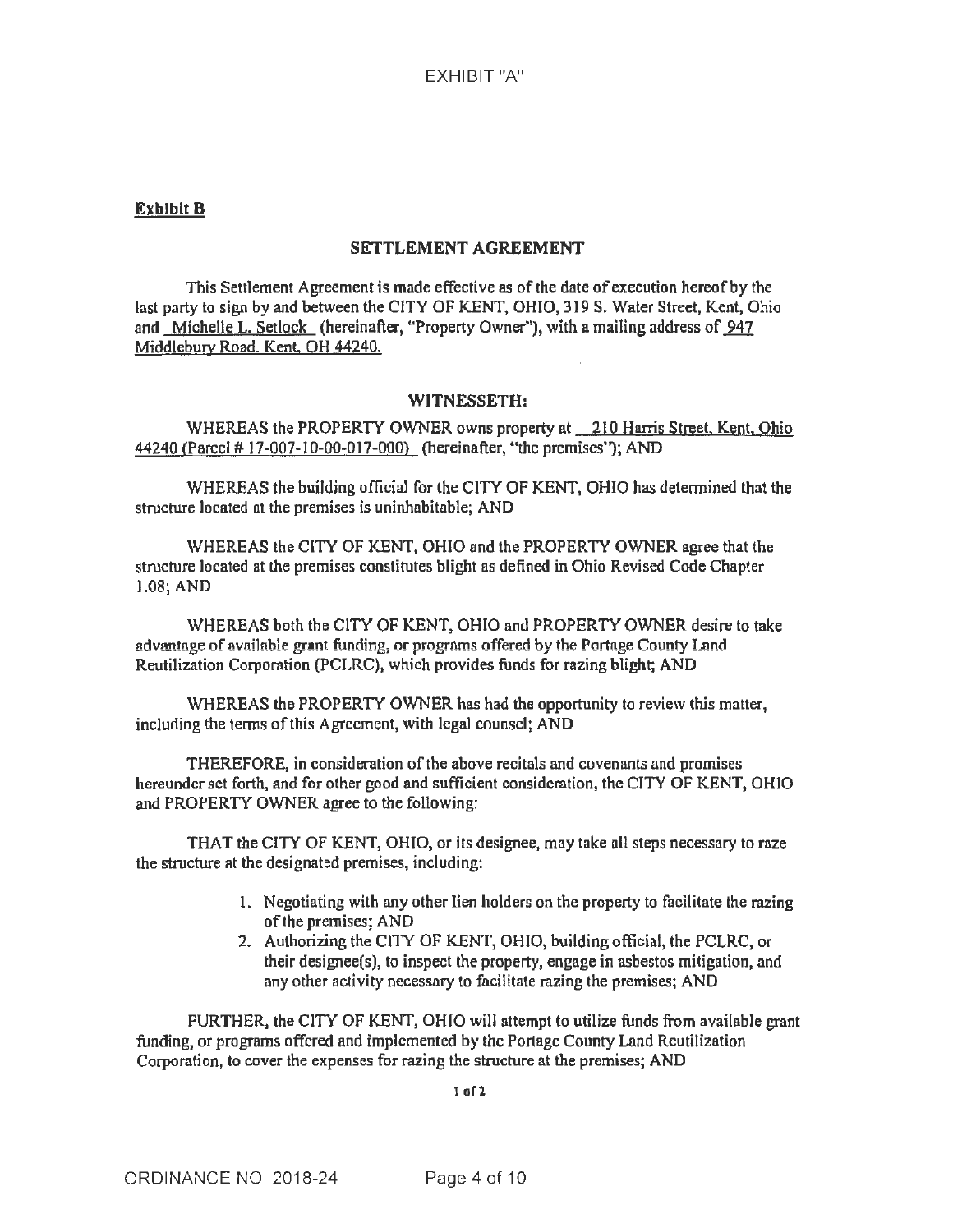### **Exhibit B**

FURTHER, the CITY OF KENT, OHIO will NOT place a lien on the premises for any expenses incurred relative to the razing of the structure at the premises; AND

FURTHER, the CITY OF KENT, OHIO will not file a legal action filed in the Portage County Common Pleas Court; AND

FURTHER, the PROPERTY OWNER will be required to continue to maintain the property for the duration of their ownership in accordance with all applicable Kent Codified Ordinances (KCO), including KCO 119.05 "Uncut *Grass* or Weeds".

PROPERTY OWNER Michelle L. Setlock

BEFORE ME, A Notary Public, personally appeared \_\_\_\_\_\_\_\_\_\_ , who acknowledges that he/she did sign the foregoing SETTLEMENT AGREEMENT and that the same is his/her free act and deed.

IN TESTIMONY WHEREOF, I have hereunto set my hand and official seal, at County, \_\_\_\_\_\_\_\_\_\_\_, this \_\_\_\_\_\_\_\_\_\_ day of \_\_\_\_\_\_\_\_\_\_\_\_, 2017.

Notary Public

Bridget 0. Susel, Community Development Director City of Kent

Date

Witness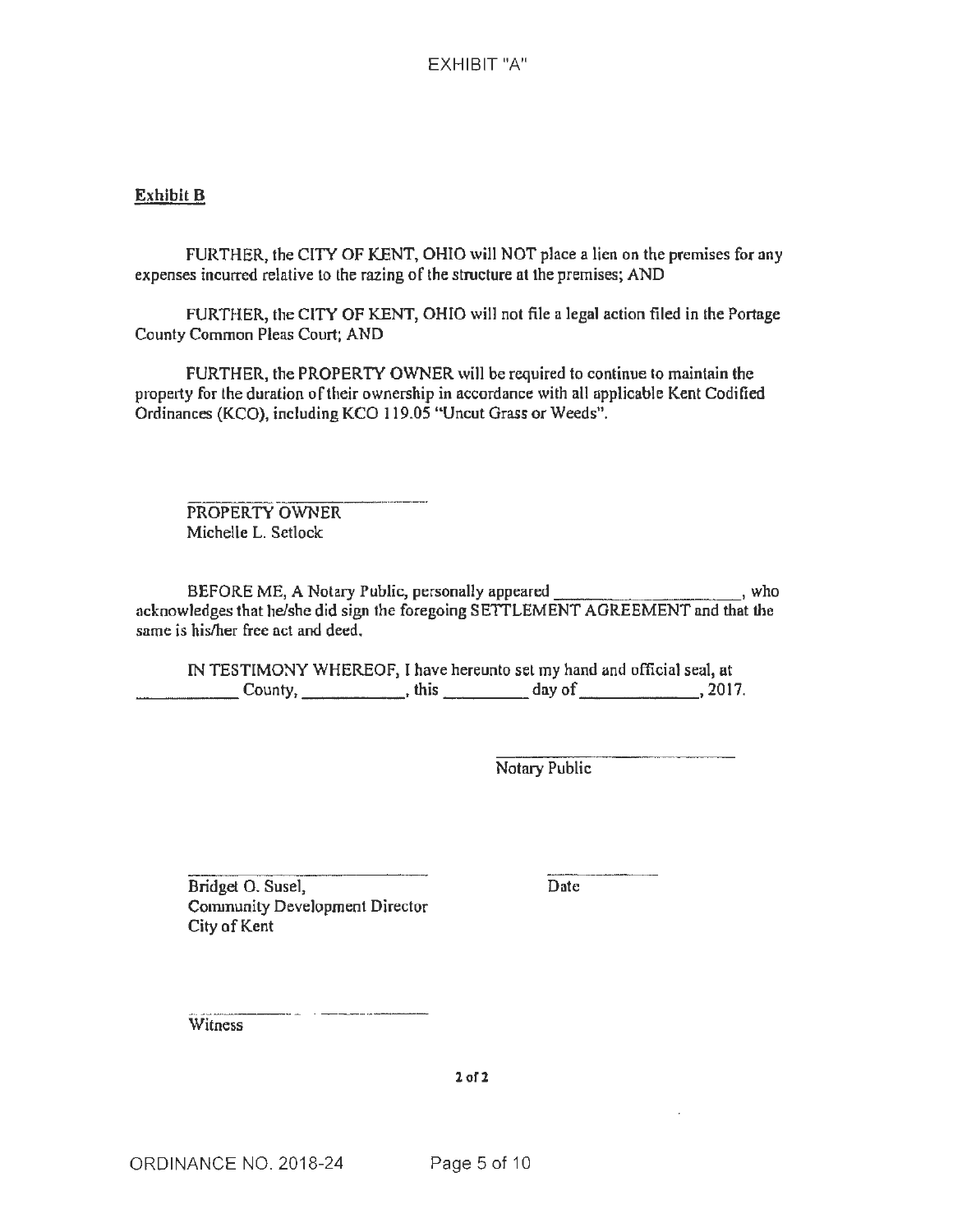# EXHIBIT "A"

#### Exhibit 0

Situated In the Township of Franklin (now City of Kent), County of Ponage and State of Ohio: and known as being part of Franklin Township Lot 31, bounded and described as follows: Commencing at an iron pipe of the northeast corner of S.C. Leighton's Lot on Marvin Street; Thence North 10.S feet to the South line of Lot 1 in John Arighi's Allotment; Thence West along the South line of Lot l; 169.S feet to the West line of said Lot 1; Thence South 70 feet to a diagonal line of Arighi's land; Thence Northeasterly 180.8 to the place of beginning and supposed to contain .16 of an acre. Intending hereby to convey Lot 1261 In the Arighi addition in the City of Kent, Arighi Allotment Vol. 3, Page 21 of Portage County Records.

Parcel ID: 17-031-21-00-045-000

Address: 249 *½* Lake Street, Kent, OH 44240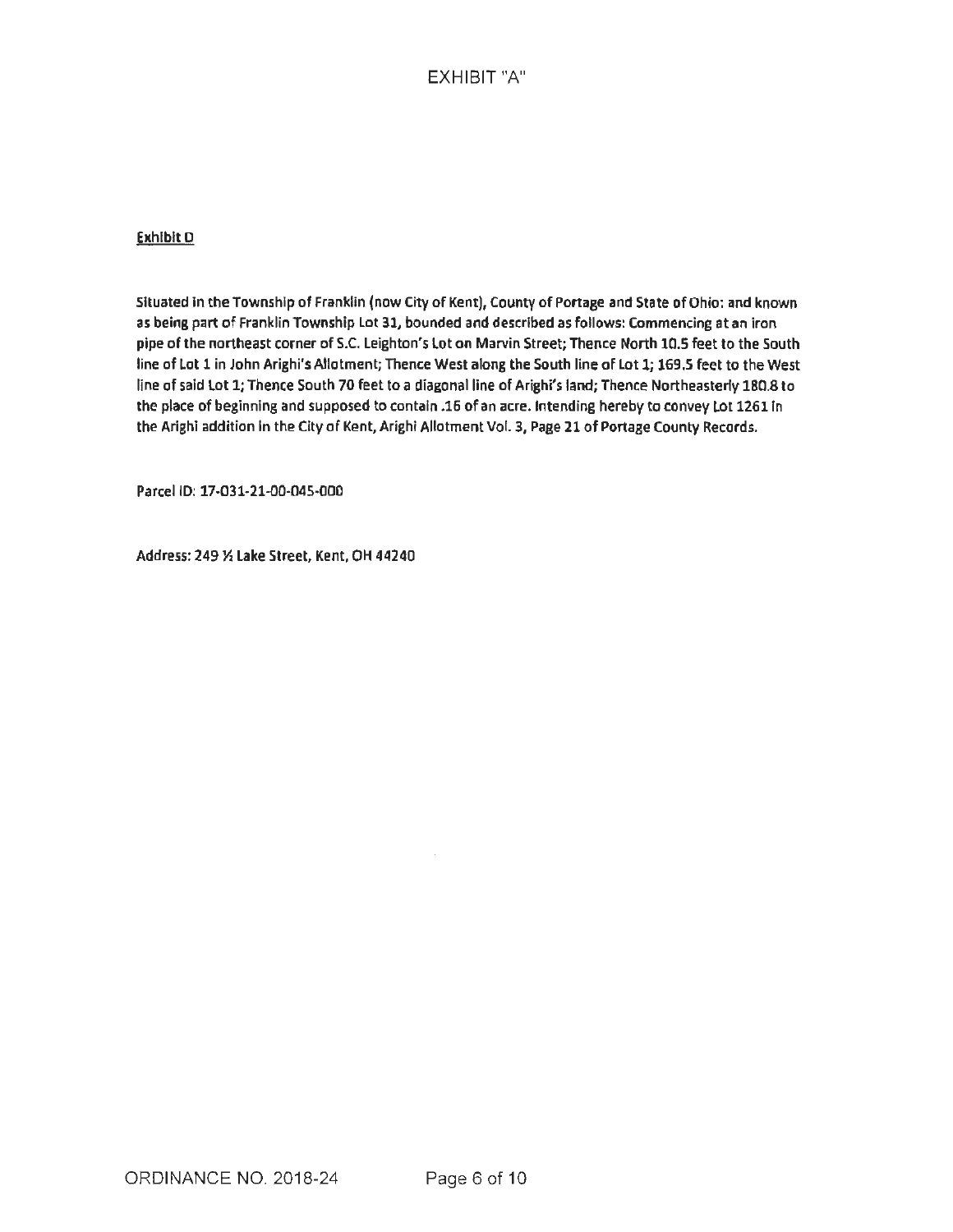### **Exhibit E**

### **SETTLEMENT AGREEMENT**

This Settlement Agreement is made effective as of the date of execution hereof by the last party to sign by and between the CITY OF KENT, OHIO, 319 S. Water Street, Kent, Ohio and Amy M. Waples (hereinafter, "PROPERTY OWNER"), with a mailing address of 551 Valleyview Street, Kent. OH 44240.

### **WITNESSETH:**

WHEREAS the PROPERTY OWNER owns property at 249 Lake Street, Kent, Ohio 44240 {Parcel# 17-031 -21-00-066-000): AND

WHEREAS the building official for the CITY OF KENT, OHIO has determined that the structure located at 249 Y<sub>2</sub> Lake Street, Kent, Ohio 44240 (Parcel # 17-031-21-00-045-000) (hereinafter, "DESIGNATED PROPERTY"), is uninhabitable, constitutes blight and its OWNER and the CITY desires to attempt to utilize funds from available grant funding, or programs offered and implemented by the Portage County Land Reutilization Corporation (PCLRC), which provides funds for razing blight pursuant the Settlement Agreement dated \_\_\_\_\_\_\_\_\_\_\_\_\_\_\_\_; AND

WHEREAS the improvements on the DESIGNATED PROPERTY scheduled to be razed encroach upon the PROPERTY OWNER'S property; AND

WHEREAS the PROPERTY OWNER'S property will be aesthetically enhanced by the razing of the improvements on the DESIGNATED PROPERTY; AND

THEREFORE, in consideration of the above recitals and covenants nnd promises hereunder set forth, and for other good and sufficient consideration, the CITY OF KENT, OHIO and PROPERTY OWNER agree to the following:

THAT the CITY OF KENT, OHIO, building official, the PCLRC, or their designee(s) will take all steps necessary to raze the structure at the DESIGNATED PROPERTY, including:

- 1. Removal of the portion of the house that encroaches upon the PROPERTY OWNER'S property; including removal of any utility connections;
- 2. Necessary restoration of land to existing grade and grass seeding with straw, where applicable.

FURTHER, the PROPERTY OWNER, its successors, heirs, or assigns, will release and forever discharge and hold harmless the City, the PCLRC, and/or its contractors from any and all liability, claims, and demands of whatever kind or nature, either in law or in equity, which arise or may, hereafter, arise from these activities. The PROPERTY OWNER will release and forever discharge from any liability or claim that it may have with respect to bodily injury, personal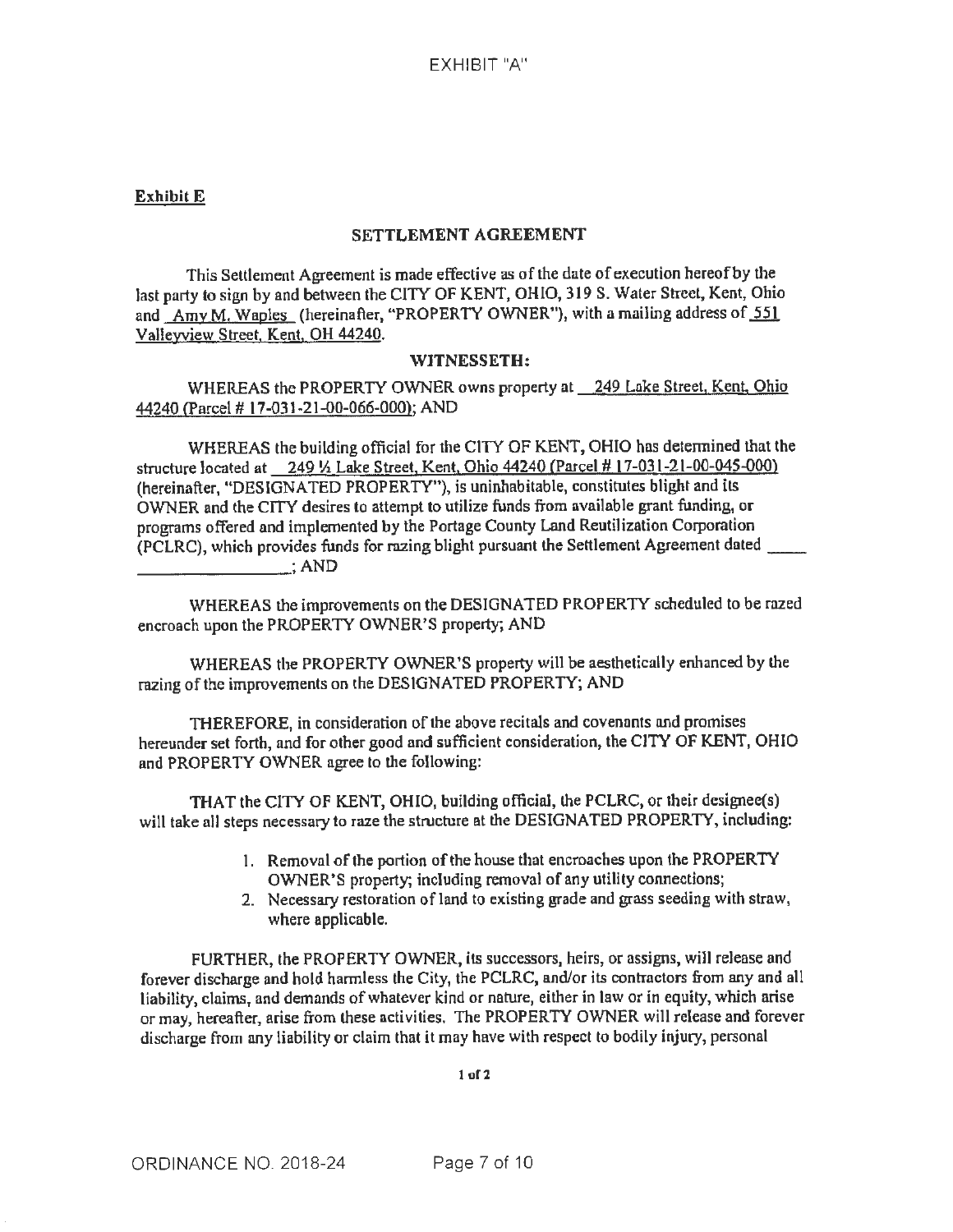injury, illness, death, or property damage that may result from these activities. FURTHER, the **Exhibit E** 

PROPERTY OWNER, agrees to indemnify and to hold harmless the City, the PCLRC, and/or its contractors from any loss, liability, damage, cost, or expense which they may incur as a result of death, injury, or property damage as a result of this agreement.

PROPERTY OWNER Amy M. Waples

BEFORE ME, A Notary Public, personally appeared \_\_\_\_\_\_\_\_\_\_\_\_\_\_\_\_\_\_\_\_\_\_\_\_\_\_\_\_, who acknowledges that he/she did sign the foregoing SETTLEMENT AGREEMENT and that the same is his/her free act and deed.

IN TESTIMONY WHEREOF, I have hereunto set my hand and official seal, at  $\begin{array}{c} \text{Country,} \\ \text{this} \end{array}$  day of  $\begin{array}{c} \text{days,} \\ \text{axis,} \end{array}$ 

Notary Public

Bridget 0. Susel, Community Development Director City of Kent

Date

**Witness**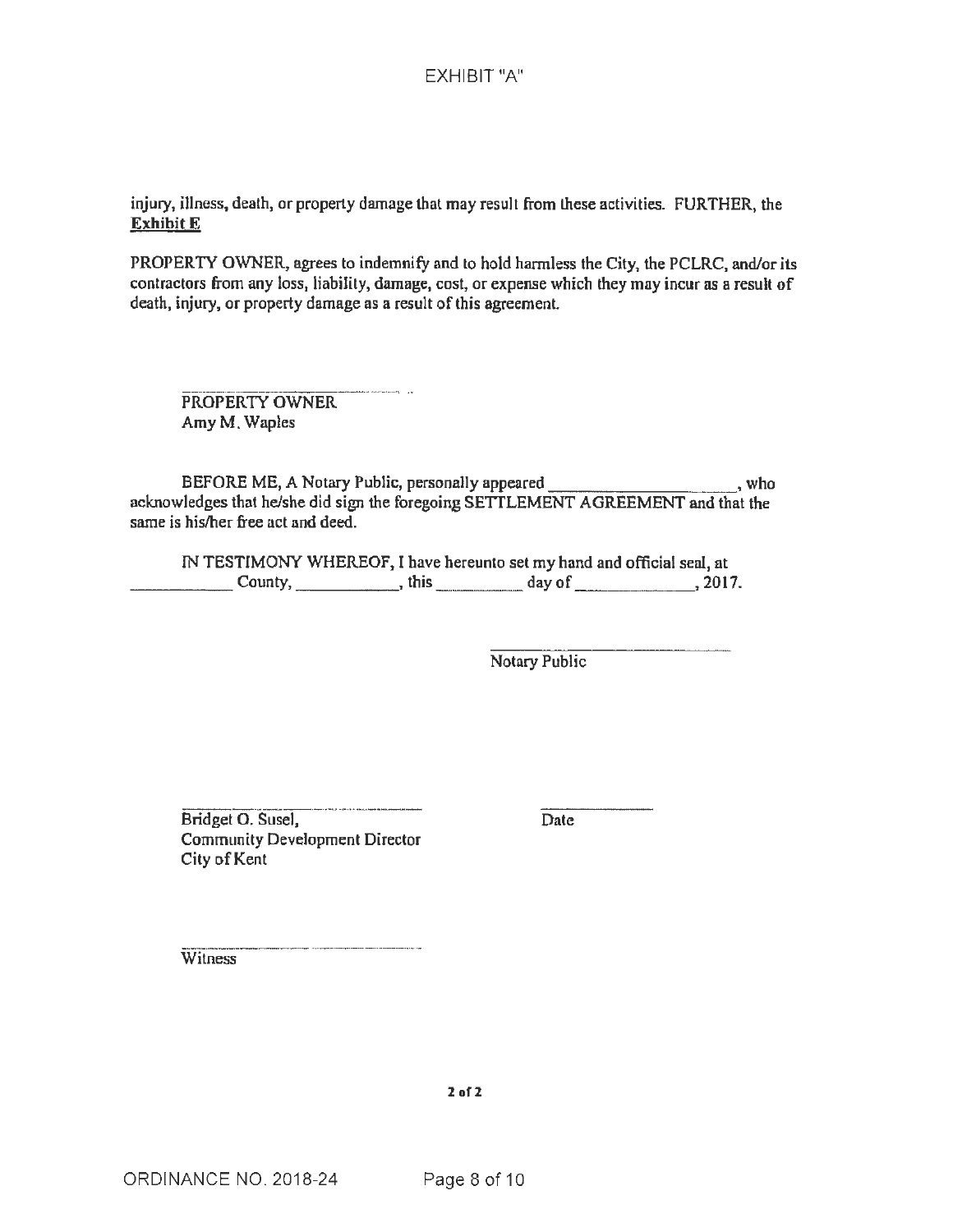# **Exhibit E**

### **SETTLEMENT AGREEMENT**

This Settlement Agreement is made effective as of the date of execution hereof by the last party to sign by and between the CITY OF KENT, OHIO, 319 S. Water Street, Kent, Ohio and Patrick M. Degregio (hereinafter, "Property Owner"), with a mailing address of 1227 E. Main Street, Apt. 2, Kent, OH 44240.

### WITNESSETH:

WHEREAS the PROPERTY OWNER owns property at  $249\%$  Lake Street, Kent, Ohio 44240 {Parcel # 1 7-031-21-00-045-000) (hereinafter, "the premises"); AND

WHEREAS the building official for the CITY OF KENT, OHIO has detennined that the structure located at the premises is uninhabitable; AND

WHEREAS the CITY OF KENT, OHIO and the PROPERTY OWNER agree that the structure located at the premises constitutes blight as defined in Ohio Revised Code Chapter 1.08; AND

WHEREAS both the CJTY OF KENT, OHIO and PROPERTY OWNER desire to take advantage of available grant funding, or programs offered by the Portage County Land Reutilization Corporation (PCLRC), which provides funds for razing blight; AND

WHEREAS the PROPERTY OWNER has had the opportunity to review this matter, including the terms of this Agreement, with legal counsel; AND

THEREFORE, in consideration of the above recitals and covenants and promises hereunder set forth, and for other good and sufficient consideration, the CITY OF KENT, OHIO and PROPERTY OWNER agree to the following:

THAT the CITY OF KENT, OHIO, or its designee, may take all steps necessary to raze the structure at the designated premises, including:

- 1. Negotiating with any other lien holders on the property to facilitate the razing of the premises; AND
- 2. Authorizing the ClTY OF KENT, OHIO, building official, the PCLRC, or their designee(s), to inspect the property, engage in asbestos mitigation, and any other activity necessary to facilitate razing the premises; AND

FURTHER, the CITY OF KENT, OHIO will attempt to utilize funds from available grant funding, or programs offered and implemented by the Portage County Land Reutilization Corporation, to cover the expenses for razing the structure at the premises; AND